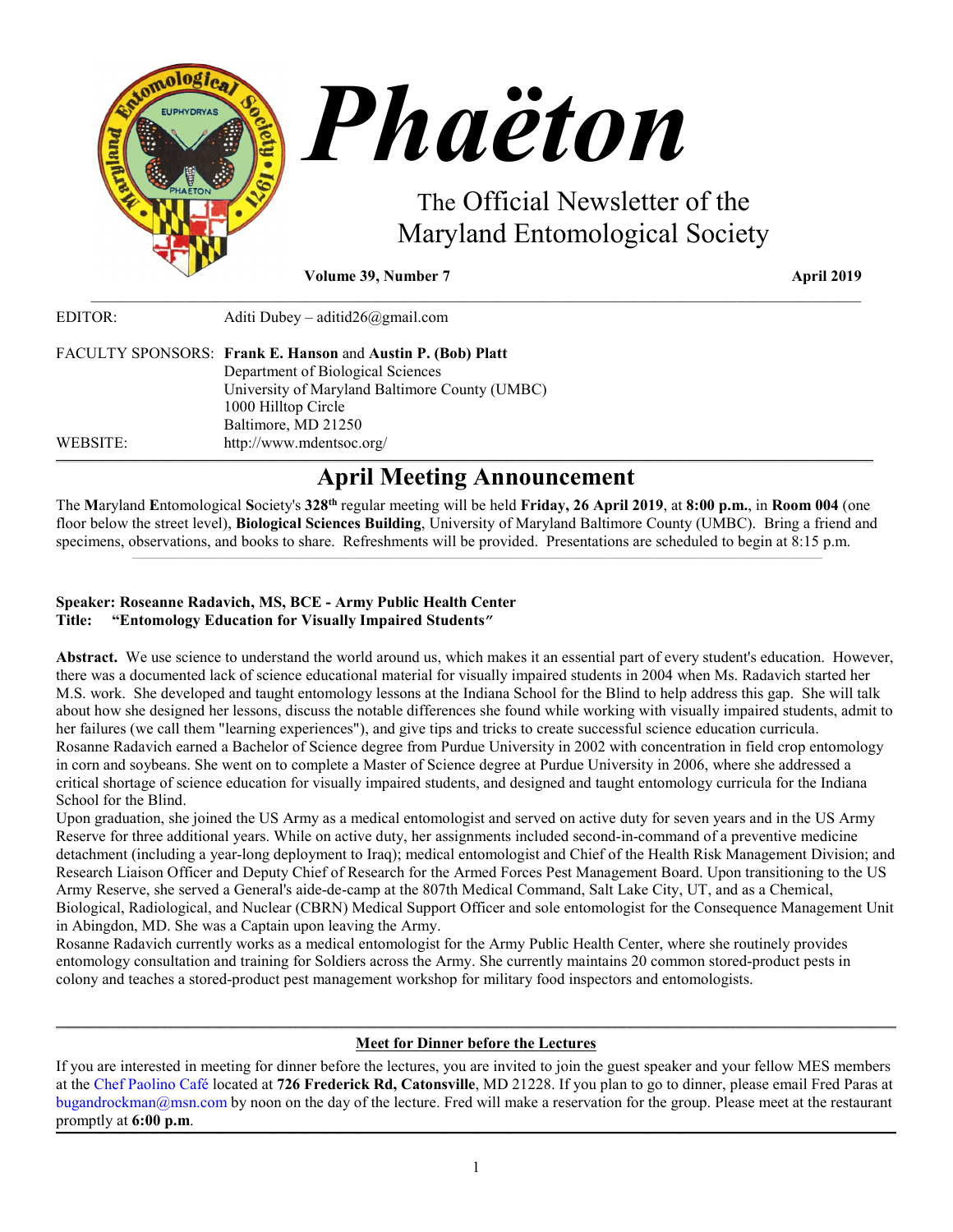### **\*\*\*DON'T FORGET TO RENEW\*\*\* \*\*\*IT'S MEMBERSHIP RENEWAL TIME\*\*\* OCT 2018 – SEP 2019 MEMBERSHIP YEAR**

Membership renewal forms were inserted in the front of the September 2018 issue of *The Maryland Entomologist*. If the date on your address label reads 2018, it is time for you to renew for the "October 2018 – September 2019" membership year. Please check that your contact information is correct and return the form along with your check (made out to Maryland Entomological Society) to: **Edgar A. Cohen, Jr.** (MES Treasurer), 5454 Marsh Hawk Way, Columbia, MD 21045

#### **\_\_\_\_\_\_\_\_\_\_\_\_\_\_\_\_\_\_\_\_\_\_\_\_\_\_\_\_\_\_\_\_\_\_\_\_\_\_\_\_\_\_\_\_\_\_\_\_\_\_\_\_\_\_\_\_\_\_\_\_\_\_\_\_\_\_\_\_\_\_\_\_\_\_\_\_\_\_\_\_\_\_\_\_\_\_\_\_\_\_\_\_\_\_\_\_\_\_\_\_\_\_\_\_\_\_\_\_\_\_\_\_\_\_\_\_\_\_\_\_\_\_\_\_\_\_\_\_\_\_\_\_\_\_\_\_\_\_\_\_\_\_\_\_\_\_\_\_\_\_\_\_\_\_\_\_\_\_\_\_\_\_\_\_\_\_\_\_ WELCOME TO NEW MEMBERS**

MES welcomes the following new members to the Society:

Kevin Heffernan – Ellicott City, MD Linda Hunt – Columbia, MD **\_\_\_\_\_\_\_\_\_\_\_\_\_\_\_\_\_\_\_\_\_\_\_\_\_\_\_\_\_\_\_\_\_\_\_\_\_\_\_\_\_\_\_\_\_\_\_\_\_\_\_\_\_\_\_\_\_\_\_\_\_\_\_\_\_\_\_\_\_\_\_\_\_\_\_\_\_\_\_\_\_\_\_\_\_\_\_\_\_\_\_\_\_\_\_\_\_\_\_\_\_\_\_\_\_\_\_\_\_\_\_\_\_\_\_\_\_\_\_\_\_\_\_\_\_\_\_\_\_\_\_\_\_\_\_\_\_\_\_\_\_\_\_\_\_\_\_\_\_\_\_\_\_\_\_\_\_\_\_\_\_\_\_\_\_\_\_\_**

# **MINUTES OF THE 327TH MEETING OF THE MARYLAND ENTOMOLOGICAL SOCIETY**

The meeting commenced at 8:20 PM with a welcome by President Fred Paras. An abstract of the lecture and the speaker biographies appear in the March 2019 issue of the *Phaëton*. Fourteen members and one guest were in attendance. The lecture ended at 10:10 PM. After refreshments and socializing, a brief business meeting commenced at 10:55 PM. Seven members stayed for the business meeting.

Treasurer's report: Ed Cohen reported a balance of \$4,971.64.

Old business: There was none to discuss.

New business: At the Maryland Collegiate STEM Conference to be held on April 27, President Fred Paras and Vice-President Phil Kean will display butterflies and beetles.

At 11:15 PM, Vice-President Phil Kean motioned to adjourn; Faculty sponsor Dr. Frank Hanson seconded the motion.

#### **15 MARCH 2019 MES LECTURE**

#### **Speakers: Linda Hunt and Kevin Heffernan**

# **Title: Butterflies of Howard County, Maryland**

Dick Smith, Linda Hunt, and Kevin Heffernan had been active in butterfly observation for many years, and Linda and Kevin continued the butterfly survey Dick had initiated in 2013 after Dick died suddenly in August, 2018. Dick had created a biological summary and checklist in chart form of "The Butterflies of Howard County, Maryland" in May, 1993. It was printed by the Howard County Chapter of the Maryland Ornithological Society (also identified as the Howard County Bird Club), and has been revised several times since then. Linda Hunt compiled a color brochure "Backyard Butterflies", also printed by the Howard County Bird Club. In 2018, Kevin

Heffernan compiled the "Similar Butterfly ID Cheat Sheet", a color brochure displaying photographs and ID tips of similarly appearing species, i.e. Monarch vs Viceroy.

Co-presenter Linda Hunt led off with an overview of the increased interest in lepidoptery on the part of the general public and Howard County nature enthusiasts. In 2011, the Howard County Bird Club added butterfly photos to its web site, and included species not often seen or not seen in years, in addition to those regularly observed. Concurrently, there was an increased interest in and awareness of the problems afflicting bee populations; and cell phone photography came into greater use, enabling observers to record difficult to identify individuals.

In 2012, we experienced a very early spring and an unusually hot summer. Four species new to Howard County were identified: the Silvery Checkerspot, the Broad-winged Skipper, the Northern Oak Hairstreak, and the Southern Broken-Dash Skipper. In 2014, Linda Hunt and Dick Smith of MES co-coordinated the butterfly survey. They discussed problems with data collection and questioned the population dynamics: "Are populations changing OR are there more field observers, resulting in greater numbers of species and of individuals within species being identified?"

Co-presenter Kevin Heffernan displayed numerous slides of population data. He stated that Cabbage White and Sachem numbers accounted for greater than one-third of the total butterfly numbers seen, and that more than half of the butterflies reported were from five species. He showed graphs and charts of species numbers and individual numbers versus rainfall amounts. Kevin is an accomplished photographer, and shot many of the photos displayed in the presentation and on the Howard County Bird Club web site.

Both presenters discussed the fact that data may be somewhat skewed by observers' inability to identify some individual species, and hence the sighting was not reported. They discussed the adverse effects of development and herbicide use in Howard County, particularly in the small area of coastal plain habitat on the Anne Arundel County border, and of farm meadow habitat in the western county. It was also noted that parks, private gardens, farms, and utility rights of way provide good habitat. Local surveys are useful for conservation planning; In Howard County most Monarchs appear during fall migration and need nectar plants.

The Survey objectives and activities were:

- To survey and document species and numbers of butterflies every two weeks at as many Howard County (HOCO) locations as possible.
- To determine the occurrence level and risk status for each species based on single/multiple locations and environmental factors.
- To determine the flight times (brood cycles) of each species and yearly variation.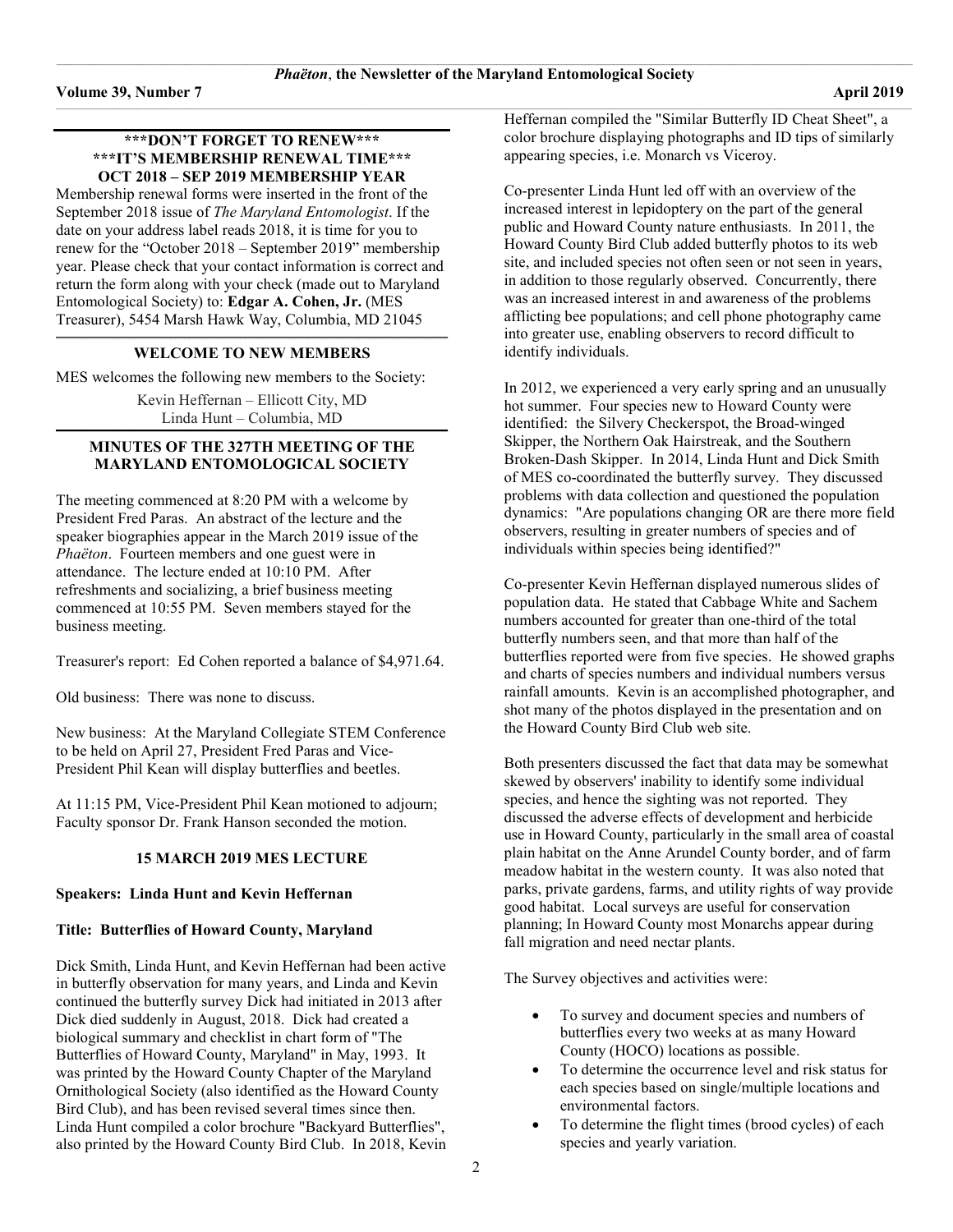$\_$  , and the set of the set of the set of the set of the set of the set of the set of the set of the set of the set of the set of the set of the set of the set of the set of the set of the set of the set of the set of th

#### **Volume 39, Number 7** April 2019

To develop opportunities for people to see and learn about butterflies.

The speakers listed possible post-survey activities as:

- Improving skipper identification.
- Develop the ability to identify all life cycles and host plants for all life cycles.
- Expand the number of known locations for species of conservation concern.
- Create a rare butterfly alert system.
- Coordinate with parks and utility groups on mowing and herbicide spray schedules.
- Encourage planting of more butterfly gardens and meadows.
- Encourage public interest in butterflies through walks, searches and surveys, and presentations.

The Butterfly Survey was co-sponsored by the Howard County Bird Club and the Howard County Department of Recreation and Parks, and originated by the late Richard H. Smith, and by Jo Solem, and Sue Muller.

*Respectfully submitted, Janet Lydon, MES Secretary*

# **ENTOMOLOGICAL SOCIETY OF WASHINGTON PUBLIC MEETING**

# **Thu, 2 May 2019; 7:00 p.m.**

Topic: TBA Speaker: TBA National Museum of Natural History, Smithsonian Institution, Washington, DC [http://entsocwash.org/.](http://entsocwash.org/)



**Central Maryland Beekeepers Association** 

Supporting and promoting beekeepers and the viability of honeybees in central Maryland

# **MEMBERS MEETINGS**

### **Tue, 7 May 2019; 7:00 p.m.**

**Bill Castro** speaks about foundationless frames, swarms, and organic beekeeping.

Members meetings are held at the Oregon Ridge Nature Center, 13555 Beaver Dam Road, Cockeysville, Maryland. Additional information can be found at:

[http://www.centralmarylandbees.org/meetings-3/membership](http://www.centralmarylandbees.org/meetings-3/membership-meeting-schedule/)[meeting-schedule/](http://www.centralmarylandbees.org/meetings-3/membership-meeting-schedule/)

# **UNIVERSITY OF MARYLAND DEPARTMENT OF ENTOMOLOGY COLLOQUIA**

#### **Fri, 26 April 2019, 12:00 p.m.**

**"**Evaluating the effect of potato leafhopper (Empoasca fabae) feeding on biological nitrogen fixation in alfalfa (Medicago sativa)**"**

Morgan Thompson (Lamp Lab, Department of Entomology, University of Maryland)

#### **Fri, 3 May 2019, 12:00 p.m. "TBD"**

Elske Tielens (Gruner Lab, Department of Entomology, University of Maryland)

# **Fri, 10 May 2019, 12:00 p.m.**

**"**New perspectives on the morphology and development of body segments in centipedes and other myriapods**"** Jeffrey Shultz (Associate Professor, Department of Entomology, University of Maryland)

Entomology colloquia take place in 1130 Plant Sciences Building, College Park, MD. For additional information, go to: [http://entomology.umd.edu/calendar.html.](http://entomology.umd.edu/calendar.html)

#### **\_\_\_\_\_\_\_\_\_\_\_\_\_\_\_\_\_\_\_\_\_\_\_\_\_\_\_\_\_\_\_\_\_\_\_\_\_\_\_\_\_\_\_\_\_\_\_\_\_\_\_\_\_\_\_\_\_\_\_\_\_\_\_\_\_\_\_\_\_\_\_\_\_\_\_\_\_\_\_\_\_\_\_\_\_\_\_\_\_\_\_\_\_\_\_\_\_\_\_\_\_\_\_\_\_\_\_\_\_\_\_\_\_\_\_\_\_\_\_\_\_\_\_\_\_\_\_\_\_\_\_\_\_\_\_\_\_\_\_\_\_\_\_\_\_\_\_\_\_\_\_\_\_\_\_\_\_\_\_\_\_\_\_\_\_\_\_\_ 2019 ALL BUGS GOOD AND BAD WEBINAR SERIES**

This webinar series discusses troublesome insects such as invasive ants, landscape, vegetable and household pests, as well as beneficial insects such as native pollinators. Webinars are held on the first Friday of every month at 2PM EST.

# **Fri, 3 May 2019; 2:00 p.m.**

Topic: Ins and Outs of Termite Treatments Speaker: Wizzie Brown, Texas A&M Agrilife Extension

# **Fri, 7 June 2019; 2:00 p.m.**

Topic: Batty for Bats! Speaker: Janet Hurley, Texas A&M Agrilife Extension

Information about upcoming webinars and archives of previous recordings can be found at

[https://articles.extension.org/pages/74786/2019-all-bugs-good](https://articles.extension.org/pages/74786/2019-all-bugs-good-and-bad-webinar-series)[and-bad-webinar-series](https://articles.extension.org/pages/74786/2019-all-bugs-good-and-bad-webinar-series)

### **BALTIMORE CITY NATURE CHALLENGE: BIOBLITZ AT HERRING RUN PARK**

#### **Sat, 27 April 2019**

Join National Park Ranger, Bill Curtis at Herring Run Park on Saturday morning for a walk around the park in search of species to document for the Baltimore City Nature Challenge [\(http://citynaturechallenge.org/\)](http://citynaturechallenge.org/)!

The City Nature Challenge encourages people to discover and document the biodiversity of our urban spaces. What started as a friendly competition in 2016 between San Francisco and Los Angeles has now grown into a global event touching down in cities across the world!

It is easy to participate using the iNaturalist app (free on the app store). Just take a picture of a plant, animal, or pretty much anything in nature and upload it to the app. Citizen scientists around the world will help label your observations. Why participate?